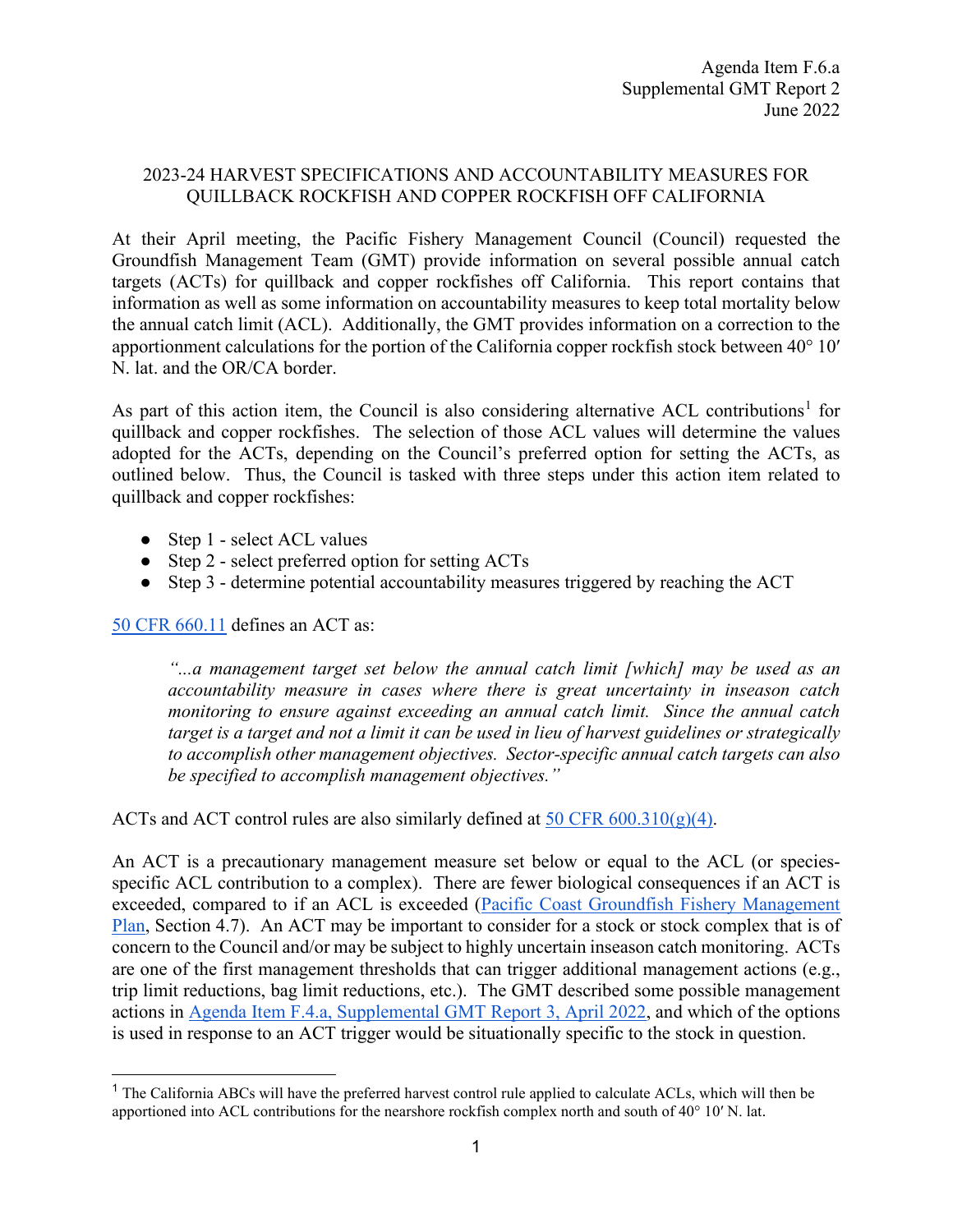For stocks not in a complex, an ACT threshold provides a second management trigger in addition to the management trigger established by the ACL, and therefore, can serve to prevent the ACL from being exceeded by allowing the Council to take action when the ACT is met or exceeded. For stocks managed in a complex (as is the case with quillback and copper rockfishes), an ACT threshold provides a management trigger where one would otherwise not exist. Although the federal definition of an ACT is a value set below the ACL, setting an ACT equal to the speciesspecific ACL contributions for quillback and/or copper rockfish would still be setting a speciesspecific ACT below the complex ACL and, thus, consistent with the federal definition.

# *Quillback Rockfish*

### *ACL Alternatives (statewide and complex contributions)*

The Council did not adopt final harvest specifications for quillback rockfish off California during the April Council meeting. However, the Council did adopt a range of alternative statewide ACL values, and tasked the GMT with considering options for setting statewide ACTs based on that statewide ACL range, which would then provide the basis for the area-specific ACL contributions and ACTs:

- No Action:  $ACL < ABC$  (acceptable biological catch) with the 40-10 adjustment off CA only;  $P^*$  0.45; 2023 statewide ACL = 0.11 mt; 2024 statewide ACL = 0.42 mt
- Alternative 1: ACL < ABC; SPR 0.55;  $P^*$  0.45; 2023 statewide ACL = 1.76 mt; 2024 statewide  $ACL = 1.93$  mt
- Alternative 2: ACL < ABC; SPR 0.60;  $P^*$  0.45; 2023 statewide ACL = 1.46 mt; 2024 statewide  $ACL = 1.61$  mt

The GMT notes that even though there is no official declaration of an overfished status for quillback rockfish, it is the GMT's understanding that the Council's intention is to set the statewide ACL below the statewide ABC to allow the spawning output to increase toward the management target. All three statewide ACL alternatives in the range adopted by the Council for quillback rockfish off California are lower than the statewide ABC. The statewide harvest specifications would then be apportioned to create the overfishing limit (OFL), ABC, and ACL contributions to the nearshore rockfish complexes north and south of 40° 10′ N. lat. The apportionment was determined by the proportion of catch between 2005 and 2020 north and south of 40° 10′ N. lat. in California where 49.6 percent of the statewide OFL, ABC, ACL, and ACT is apportioned to the area between 42° and 40° 10′ N. lat. for the California contribution to the northern complex, and 50.4 percent to the area south of 40° 10′ N. lat. for the contribution to the southern complex.

## *ACT options*

At the April meeting, the Council requested that the GMT analyze two additional ACT options for quillback rockfish off California. Those options are:

- Option 1: set the statewide ACT equal to the statewide ACL value associated with an SPR harvest rate of 0.6 from the rebuilding analysis for quillback rockfish off California<sup>[2](#page-1-0)</sup>
- Option 2: set the statewide ACT equal to the statewide ACL

<span id="page-1-0"></span><sup>2</sup> [DRAFT Rebuilding analysis for quillback rockfish \(](https://www.pcouncil.org/documents/2022/01/draft-rebuilding-analysis-for-quillback-rockfish-sebastes-maliger-in-u-s-waters-off-the-coast-of-california-based-on-the-2021-stock-assessment-incorporating-november-2021-council-meeting-requests.pdf/)*[Sebastes maliger](https://www.pcouncil.org/documents/2022/01/draft-rebuilding-analysis-for-quillback-rockfish-sebastes-maliger-in-u-s-waters-off-the-coast-of-california-based-on-the-2021-stock-assessment-incorporating-november-2021-council-meeting-requests.pdf/)*[\) in U.S. waters off the coast of California](https://www.pcouncil.org/documents/2022/01/draft-rebuilding-analysis-for-quillback-rockfish-sebastes-maliger-in-u-s-waters-off-the-coast-of-california-based-on-the-2021-stock-assessment-incorporating-november-2021-council-meeting-requests.pdf/)  [based on the 2021 stock assessment, incorporating November 2021 Council meeting requests](https://www.pcouncil.org/documents/2022/01/draft-rebuilding-analysis-for-quillback-rockfish-sebastes-maliger-in-u-s-waters-off-the-coast-of-california-based-on-the-2021-stock-assessment-incorporating-november-2021-council-meeting-requests.pdf/)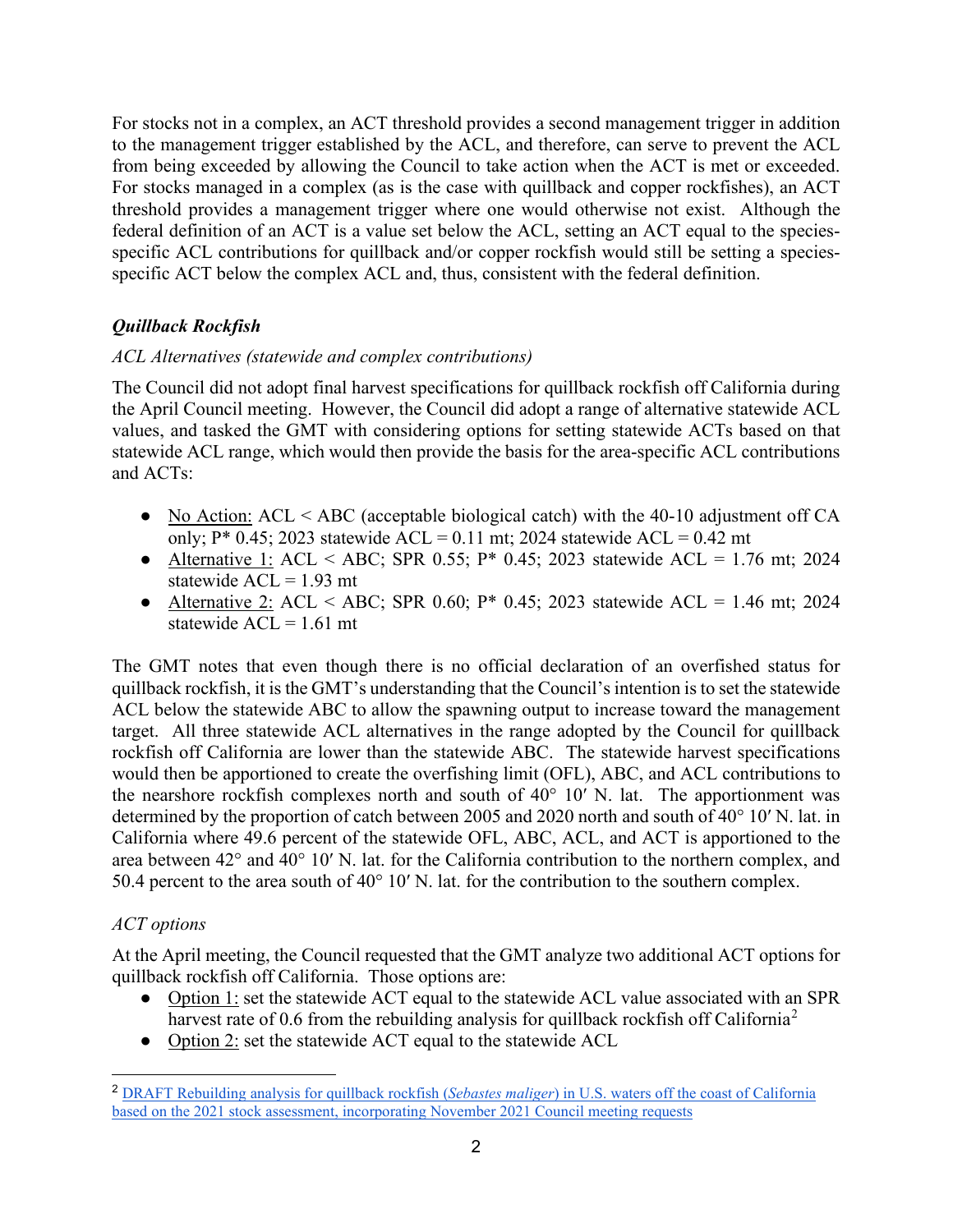For both ACT options, the values were also apportioned using the same percentages noted above to create area-specific ACTs within California.

For the ACL No Action Alternative, the statewide ACL values would be less than the ACT values for Option 1 and, therefore, are not included in the analysis, because the purpose of an ACT is to set a precautionary management measure at or below an ACL or ACL contribution. While, technically, the ACT would be below the ACL of the nearshore rockfish complex, the intent of analyzing an ACT for quillback rockfish off California is to stay at or below the area- and speciesspecific ACL contributions. The analysis does, however, include an ACT Option 2 for the ACL No Action Alternative, as it would set the statewide ACT equal to the statewide ACL, and the associated values are in [Table 1.](#page-2-0) For ACL Alternative 1, both ACT options were analyzed, as the two options fit the criteria for setting ACTs, and those values are shown in [Table 2](#page-3-0) and [Table 3.](#page-3-1) For ACL Alternative 2, both ACT options resulted in the same values that also fit the criteria for setting ACTs; therefore, those values are presented in a single table, [Table 4.](#page-3-2)

<span id="page-2-0"></span>**Table 1. 2023 and 2024 statewide and area-specific quillback rockfish off CA harvest specifications under No Action (i.e., statewide ACL < statewide ABC with the 40-10 adjustment off CA only) and ACTs under Option 2 (ACT = ACL). The area-specific OFLs, ABCs, and ACLs represent the contributions to the nearshore rockfish complexes.**

| No Action $+$ Option 2 |                          |                                                   |                                     |                          |                                                   |                                     |
|------------------------|--------------------------|---------------------------------------------------|-------------------------------------|--------------------------|---------------------------------------------------|-------------------------------------|
|                        | 2023                     |                                                   |                                     | 2024                     |                                                   |                                     |
| Specification          | <b>Statewide</b><br>(mt) | $42^{\circ} - 40^{\circ} 10'$<br>$N.$ lat. $(mt)$ | South of 40°<br>10' N. lat.<br>(mt) | <b>Statewide</b><br>(mt) | $42^{\circ} - 40^{\circ} 10'$<br>$N.$ lat. $(mt)$ | South of 40°<br>10' N. lat.<br>(mt) |
| OFL                    | 2.11                     | 1.05                                              | 1.06                                | 2.33                     | 1.16                                              | 1.17                                |
| <b>ABC</b>             | 1.85                     | 0.92                                              | 0.93                                | 2.01                     | 1.00                                              | 1.01                                |
| ACL w/ 40-10 adj.      | 0.11                     | 0.05                                              | 0.06                                | 0.42                     | 0.21                                              | 0.21                                |
| <b>ACT</b>             | 0.11                     | 0.05                                              | 0.06                                | 0.42                     | 0.21                                              | 0.21                                |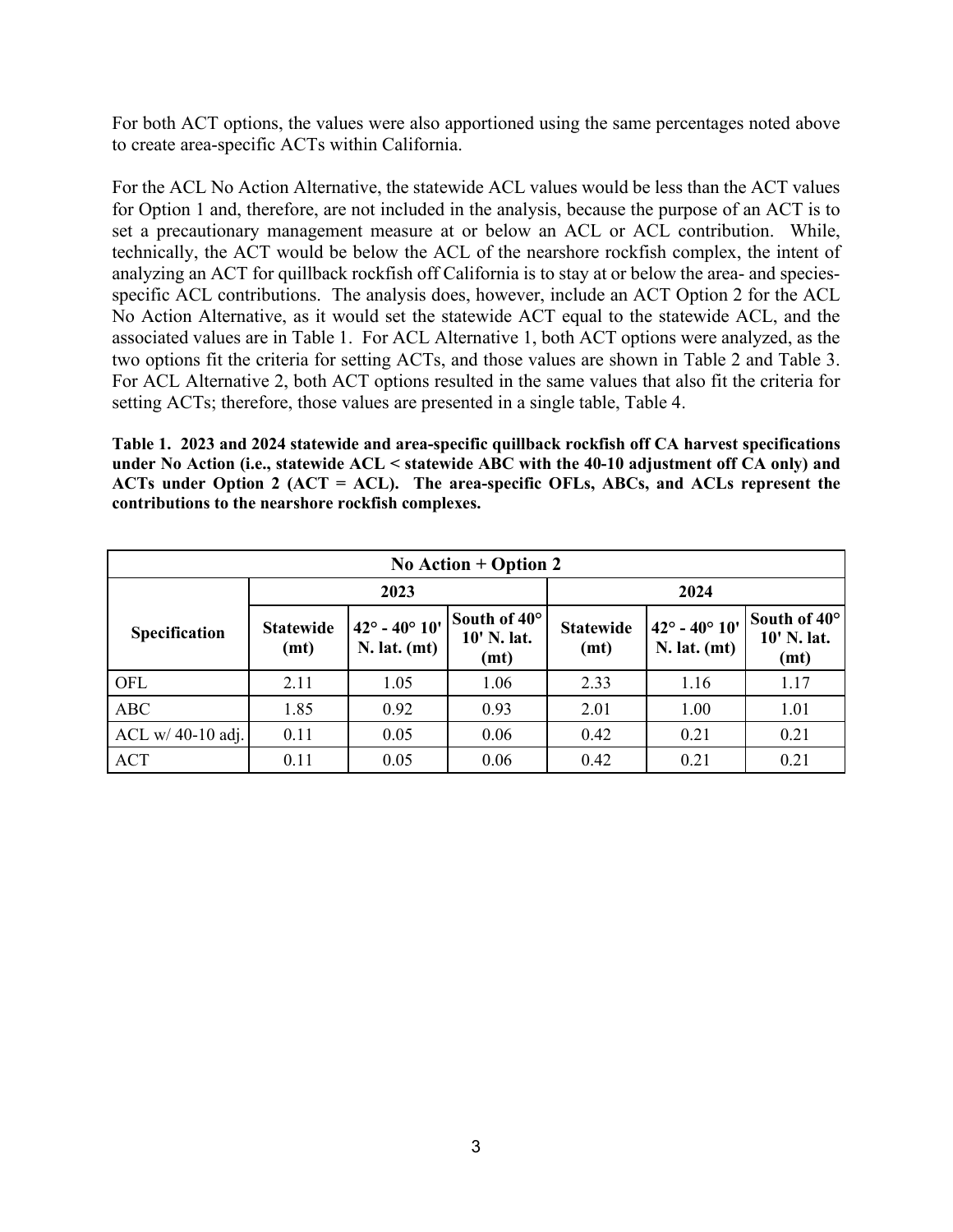<span id="page-3-0"></span>**Table 2. 2023 and 2024 statewide and area-specific quillback rockfish off CA harvest specifications under Alternative 1 (i.e., ACL contribution < ABC, SPR 0.55) and ACTs under Option 1 (i.e., ACT = SPR 0.6). The area-specific OFLs, ABCs, and ACLs represent the contributions to the nearshore rockfish complexes.** 

| Alternative $1 +$ Option 1 |                          |                                                   |                                     |                          |                                              |                                     |
|----------------------------|--------------------------|---------------------------------------------------|-------------------------------------|--------------------------|----------------------------------------------|-------------------------------------|
|                            | 2023                     |                                                   |                                     | 2024                     |                                              |                                     |
| Specification              | <b>Statewide</b><br>(mt) | $42^{\circ} - 40^{\circ} 10'$<br>$N.$ lat. $(mt)$ | South of 40°<br>10' N. lat.<br>(mt) | <b>Statewide</b><br>(mt) | $142^\circ - 40^\circ 10'$<br>$N.$ lat. (mt) | South of 40°<br>10' N. lat.<br>(mt) |
| OFL                        | 2.11                     | 1.05                                              | 1.06                                | 2.33                     | 1.16                                         | 1.17                                |
| <b>ABC</b>                 | 1.85                     | 0.92                                              | 0.93                                | 2.01                     | 1.00                                         | 1.01                                |
| ACL(SPR 0.55)              | 1.76                     | 0.87                                              | 0.89                                | 1.93                     | 0.96                                         | 0.97                                |
| ACT(SPR 0.6)               | 1.46                     | 0.72                                              | 0.74                                | 1.61                     | 0.80                                         | 0.81                                |

<span id="page-3-1"></span>**Table 3. 2023 and 2024 statewide and area-specific quillback rockfish off CA harvest specifications under Alternative 1 (i.e., ACL contribution < ABC, SPR 0.55) and ACTs under Option 2 (i.e., ACT = ACL contribution). The area-specific OFLs, ABCs, and ACLs represent the contributions to the nearshore rockfish complexes.** 

| Alternative $1 +$ Option 2 |                          |                                                   |                                     |                          |                                                   |                                     |
|----------------------------|--------------------------|---------------------------------------------------|-------------------------------------|--------------------------|---------------------------------------------------|-------------------------------------|
|                            | 2023                     |                                                   |                                     | 2024                     |                                                   |                                     |
| Specification              | <b>Statewide</b><br>(mt) | $42^{\circ} - 40^{\circ} 10'$<br>$N.$ lat. $(mt)$ | South of 40°<br>10' N. lat.<br>(mt) | <b>Statewide</b><br>(mt) | $42^{\circ} - 40^{\circ} 10'$<br>$N.$ lat. $(mt)$ | South of 40°<br>10' N. lat.<br>(mt) |
| OFL                        | 2.11                     | 1.05                                              | 1.06                                | 2.33                     | 1.16                                              | 1.17                                |
| <b>ABC</b>                 | 1.85                     | 0.92                                              | 0.93                                | 2.01                     | 1.00                                              | 1.01                                |
| $ACL$ (SPR 0.55)           | 1.76                     | 0.87                                              | 0.89                                | 1.93                     | 0.96                                              | 0.97                                |
| <b>ACT</b>                 | 1.76                     | 0.87                                              | 0.89                                | 1.93                     | 0.96                                              | 0.97                                |

<span id="page-3-2"></span>**Table 4. 2023 and 2024 statewide and area-specific quillback rockfish off CA harvest specifications under Alternative 2 (i.e., ACL contribution < ABC, SPR 0.6) and the ACTs under both Option 1 & 2, which resulted in the same value. The area-specific OFLs, ABCs, and ACLs represent the contributions to the nearshore rockfish complexes.** 

| Alternative $2 + \text{Options } 1 \& 2$ |                          |                                                   |                                     |                          |                                                   |                                     |
|------------------------------------------|--------------------------|---------------------------------------------------|-------------------------------------|--------------------------|---------------------------------------------------|-------------------------------------|
|                                          | 2023                     |                                                   |                                     | 2024                     |                                                   |                                     |
| Specification                            | <b>Statewide</b><br>(mt) | $42^{\circ} - 40^{\circ} 10'$<br>$N.$ lat. $(mt)$ | South of 40°<br>10' N. lat.<br>(mt) | <b>Statewide</b><br>(mt) | $42^{\circ} - 40^{\circ} 10'$<br>$N.$ lat. $(mt)$ | South of 40°<br>10' N. lat.<br>(mt) |
| OFL                                      | 2.11                     | 1.05                                              | 1.06                                | 2.33                     | 1.16                                              | 1.17                                |
| <b>ABC</b>                               | 1.85                     | 0.92                                              | 0.93                                | 2.01                     | 1.00                                              | 1.01                                |
| $ACL$ (SPR 0.6)                          | 1.46                     | 0.72                                              | 0.74                                | 1.61                     | 0.80                                              | 0.81                                |
| <b>ACT</b>                               | 1.46                     | 0.72                                              | 0.74                                | 1.61                     | 0.80                                              | 0.81                                |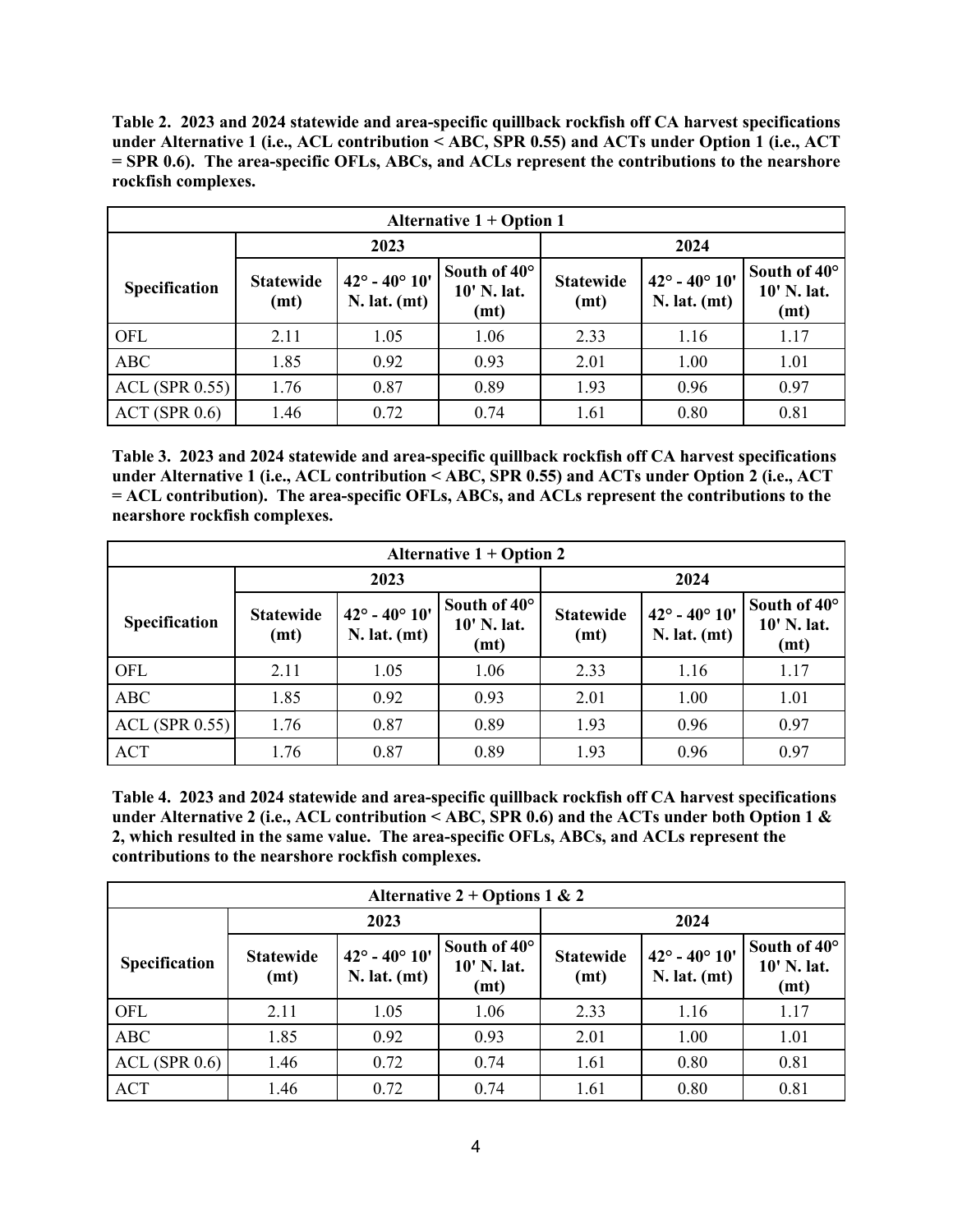In general, setting an ACT below a species-specific ACL contribution to a complex can provide an additional layer of precaution by creating more of a stepwise tracking or check-in system to ensure mortality levels stay below certain specified management targets. Whereas setting an ACT equal to a species-specific ACL contribution within a complex allows the Council to take more specific management action if that value is approached, projected to be exceeded, or exceeded, compared to not having a specified management target in place. In the case of Alternative 1, Option 1, the difference between the ACT set below the ACL contribution and the ACL contribution itself is miniscule enough (a difference as little as 0.15 mt or 330.7 lbs.) that any benefit of added precaution is not likely to be realized given the difficulty of managing to such small differences. The GMT mentioned some concerns over managing ACTs at such low values in [Agenda Item F.4.a, Supplemental GMT Report 3, April 2022.](https://www.pcouncil.org/documents/2022/04/f-4-a-supplemental-gmt-report-3-action-items-2-11.pdf/) 

## *Copper Rockfish*

At the April meeting, the Council also requested the GMT analyze two additional options for copper rockfish ACTs off California. Those options are:

- Option 1: set the ACT equal to the ACL contributions for each management area
- Option 2: set the ACT equal to the ACL contribution with the default harvest control rule (DHRC) 40-10 adjustment applied in each management area in California

Through the ACT analysis process, the GMT confirmed that the 40-10 adjustment was correctly applied in both assessment areas; however, the values provided to the Council in April [\(Agenda](https://www.pcouncil.org/documents/2022/03/f-3-attachment-1-an-excerpt-of-the-analytical-document-with-the-description-of-2023-and-2024-harvest-specifications-and-the-biological-impacts-associated-with-alternative-harvest-specifications-unde.pdf/)  Item F.3, [Supplemental REVISED Attachment 1, April 2022\)](https://www.pcouncil.org/documents/2022/03/f-3-attachment-1-an-excerpt-of-the-analytical-document-with-the-description-of-2023-and-2024-harvest-specifications-and-the-biological-impacts-associated-with-alternative-harvest-specifications-unde.pdf/) did not reflect the Science and Statistical Committee's (SSC) recommendation to combine the two copper rockfish off California assessments for stock status determination [\(Agenda Item E.3.a, Supplemental SSC Report 1,](https://www.pcouncil.org/documents/2021/11/e-3-a-supplemental-ssc-report-1-2.pdf/)  [November 2021\)](https://www.pcouncil.org/documents/2021/11/e-3-a-supplemental-ssc-report-1-2.pdf/). Therefore, the GMT presents those statewide harvest specifications and ACTs in this report. Additionally, an error in the percentages used to apportion the harvest specifications north and south of 40° 10′ N. lat. was detected, as noted in [Agenda Item F.6, Attachment 3.](https://www.pcouncil.org/documents/2022/05/f-6-attachment-3-a-correction-to-the-estimated-apportionment-of-copper-rockfish-in-california-north-and-south-of-4010-n-lat.pdf/) The corrected apportionment values were used in this report as well.

The GMT notes that while the Council selected their final preferred alternative for copper rockfish harvest specifications in April, the omission of the statewide harvest specification alternative that aligns with an SSC recommendation may prompt the Council to revisit their choice of preferred alternative. The two alternatives are described below.

### *ACL Alternatives (statewide and complex contributions)*

- No Action: apply DHCR 40-10 adjustment to each assessment area ABC
- Alternative 1 (*new*): apply the DHCR 40-10 adjustment to a statewide ABC

Under No Action, the DHCR 40-10 adjustment was applied to each assessment area ABC, because each assessment indicated a stock spawning biomass below the management target of 40 percent. The harvest specifications from the northern assessment area were then apportioned by the historical catch from the area between 42° and 40° 10′ N. lat. (8.56 percent) and between 40° 10′ and 34° 27′ N. lat. (91.44 percent) to create the area-specific OFL, ABC, and ACL contributions between the OR/CA border and Point Conception. The OFLs, ABCs, and ACLs for the area between 42° and 40° 10′ N. lat. became the California contribution to the OFL, ABC, and ACL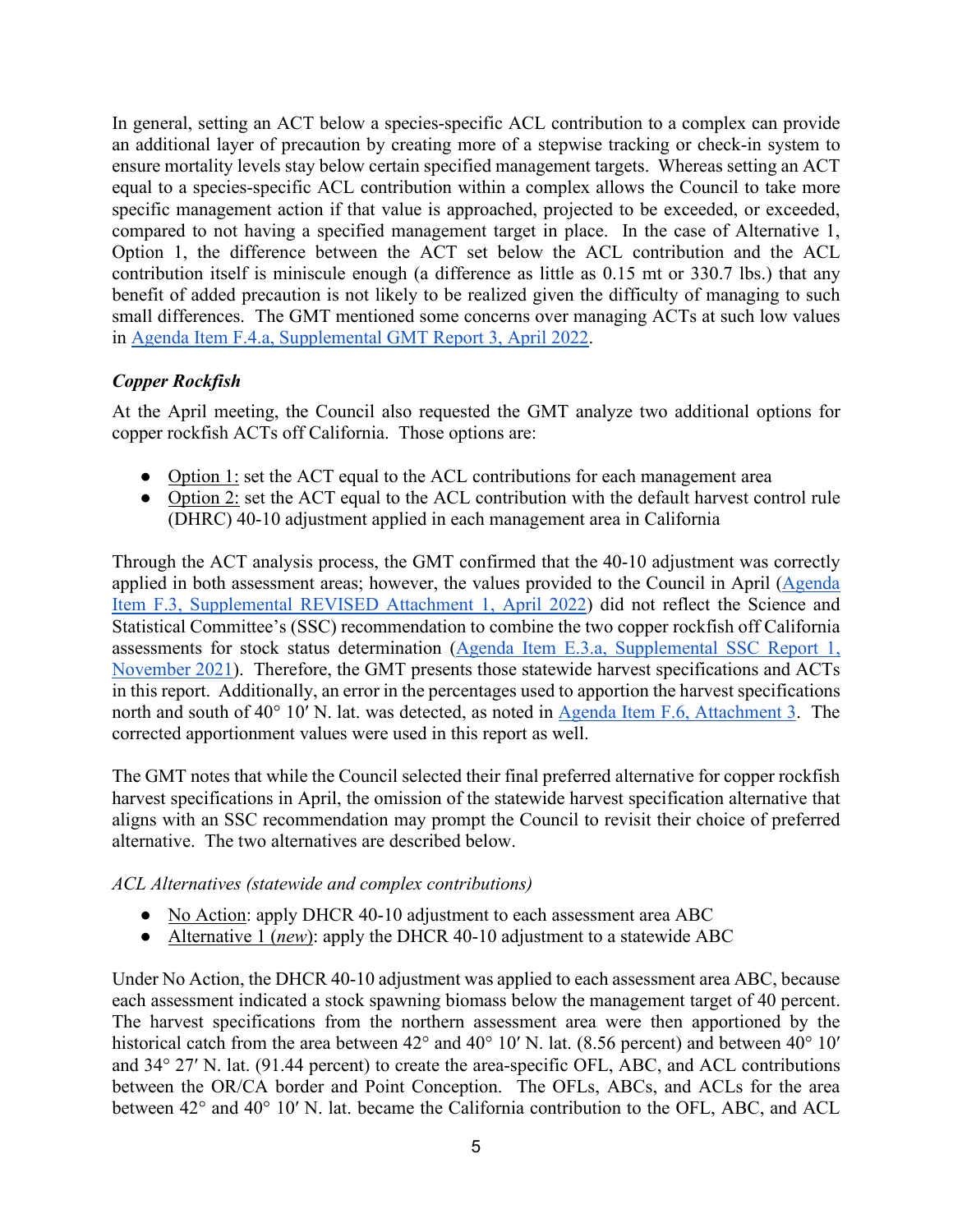contributions to the nearshore rockfish complex north of 40° 10′ N. lat. The OFLs, ABCs, and ACLs from 40° 10′ – 34° 27′ N. lat. and south of 34° 27′ N. lat. were summed to create the OFLs, ABCs, and ACLs contributions to the nearshore rockfish complex south of 40° 10′ N. lat. Figure 1 provides a schematic of converting the harvest specifications provided from northern and southern assessments into the contributions to the northern and southern nearshore rockfish complexes.



**Figure 1. Schematic of converting copper rockfish off California stock assessment harvest specifications into area-specific contributions to the nearshore rockfish complexes north and south of 40° 10′ N. lat. under the ACL No Action Alternative.**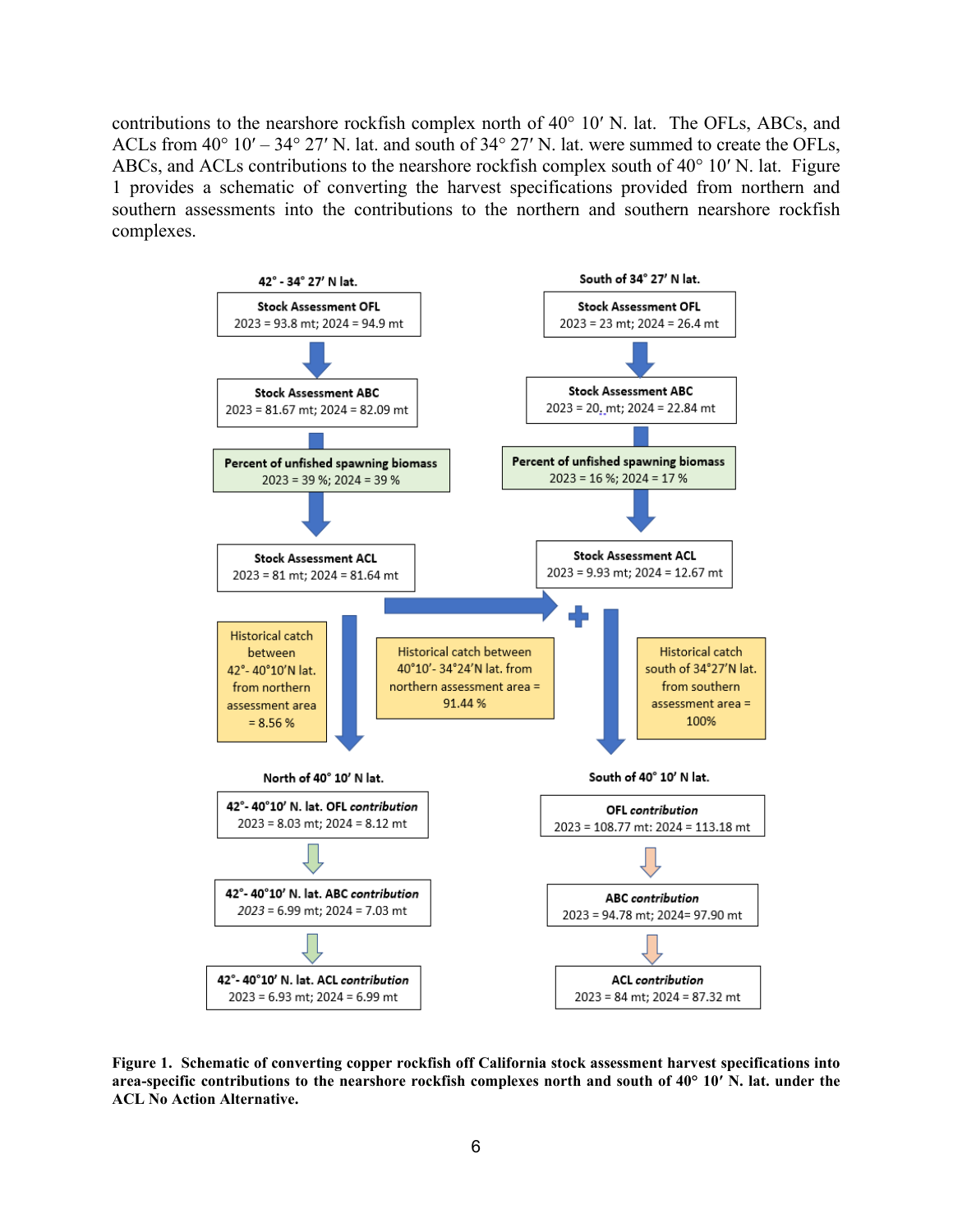Under Alternative 1, which follows the SSC recommendation to combine the two area assessments for stock status determination, the DHCR 40-10 adjustment would be applied to a statewide ABC. Then, the statewide OFLs, ABCs, and ACLs are apportioned by historical catch to the area between  $42^{\circ}$  and  $40^{\circ}$  10′ N. lat. (8.96 percent) and south of  $40^{\circ}$  10′ N lat. (91.04 percent). These area apportionments then determine the OFL, ABC, and ACL contributions to the nearshore rockfish complexes north and south of 40° 10′ N. lat. [Figure 2](#page-6-0) shows a schematic of converting the statewide harvest specifications, summed from northern and southern assessments, into the contributions to the northern and southern nearshore rockfish complexes.



<span id="page-6-0"></span>**Figure 2. Schematic of converting copper rockfish off California statewide harvest specifications into area-specific contributions to the nearshore rockfish complexes north and south of 40° 10′ N. lat. under ACL Alternative 1.**